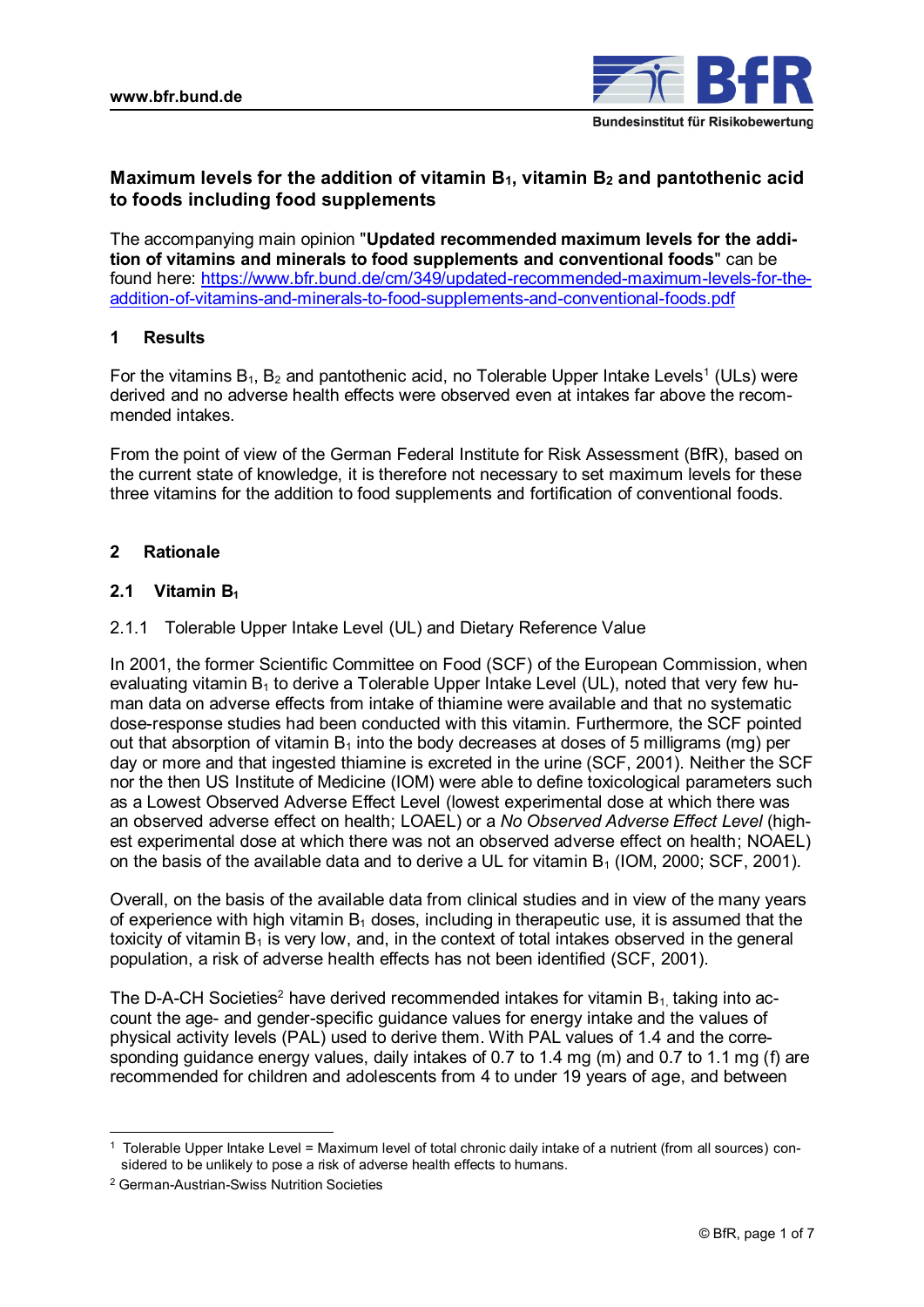

1.1 mg and 1.3 mg (m) and 1.0 mg (f), respectively, for adults, depending on age (D-A-CH, 2019; Table 1).

The European Food Safety Authority (EFSA) published population reference intake values for vitamin  $B_1$  intakes in 2016, recommending vitamin  $B_1$  intakes of 0.4 mg per 1,000 kcal for all age groups, regardless of gender or special life situations such as pregnancy and lactation. At PAL values of 1.6 and the energy guidance values based on them, this corresponds to between 0.6 and 1.24 mg per day (m) and between 0.56 and 0.96 mg per day (f) for children and adolescents aged 4 to 17 years, and to between 0.96 and 1.13 mg per day (m) and between 0.78 and 0.91mg per day (f) for adults aged 18 years and older (EFSA, 2016; Table 1).

|                    | Recommended intake<br>(D-A-CH, 2019*) |        | <b>Population Reference Intake (PRIs)</b><br>(EFSA, 2016) |                               |  |  |
|--------------------|---------------------------------------|--------|-----------------------------------------------------------|-------------------------------|--|--|
| Age groups         | <b>Male</b>                           | female | <b>Male</b>                                               | female                        |  |  |
|                    | mg/day                                |        |                                                           |                               |  |  |
| 4 to $<$ 7 years   |                                       | 0.7    | $0.60 - 0.68$                                             | $0.56 - 0.64$                 |  |  |
| 7 to $<$ 10 years  | 0.9                                   | 0.8    | $0.73 - 0.82$                                             | $0.68 - 0.76$                 |  |  |
| 10 to $<$ 13 years | 1.0                                   | 0.9    | $0.82 - 0.92$                                             | $0.77 - 0.85$                 |  |  |
| 13 to $<$ 15 years | 1.2                                   | 1.0    | $0.99 - 1.06$                                             | $0.89 - 0.92$                 |  |  |
| 15 to $<$ 19 years | 1.4                                   | 1.1    | $1.14 - 1.24**$                                           | $0.94 - 0.96$<br>(< 18 years) |  |  |
| Adults             | $1.1 - 1.3$                           | 1.0    | $0.96 - 1.13$                                             | $0.78 - 0.91$<br>(≥ 18 years) |  |  |
| Pregnant women     |                                       |        |                                                           |                               |  |  |
| 1st trimester      |                                       |        |                                                           | $+0.03$                       |  |  |
| 2nd trimester      |                                       | 1.2    |                                                           | $+0.11$                       |  |  |
| 3rd trimester      |                                       | 1.3    |                                                           | + 0.21                        |  |  |
| Lactating women    |                                       | 1.3    |                                                           | $+0.21$                       |  |  |

### **Table 1: Dietary reference values (recommended intake)**

\*last revised in 2015

### 2.1.2 Exposure

According to the second National Food Consumption Survey (NFCS) II, the median intake of vitamin  $B_1$  in 14- to 18-year-old men and women in Germany is 1.9 and 1.4 mg per day, respectively. The 95th percentiles of intakes in this age group are 4.7 mg (men) and 3.7 mg (women) per day. Males and females 19 years of age and older have median intakes of between 1.3 and 1.8 mg per day and between 1.1 and 1.3 mg per day, respectively, depending on age. The 95th percentile for these men and women is between 2.4 and 4.9 mg per day and between 2.0 and 3.2 mg per day, respectively, decreasing with age (MRI, 2008).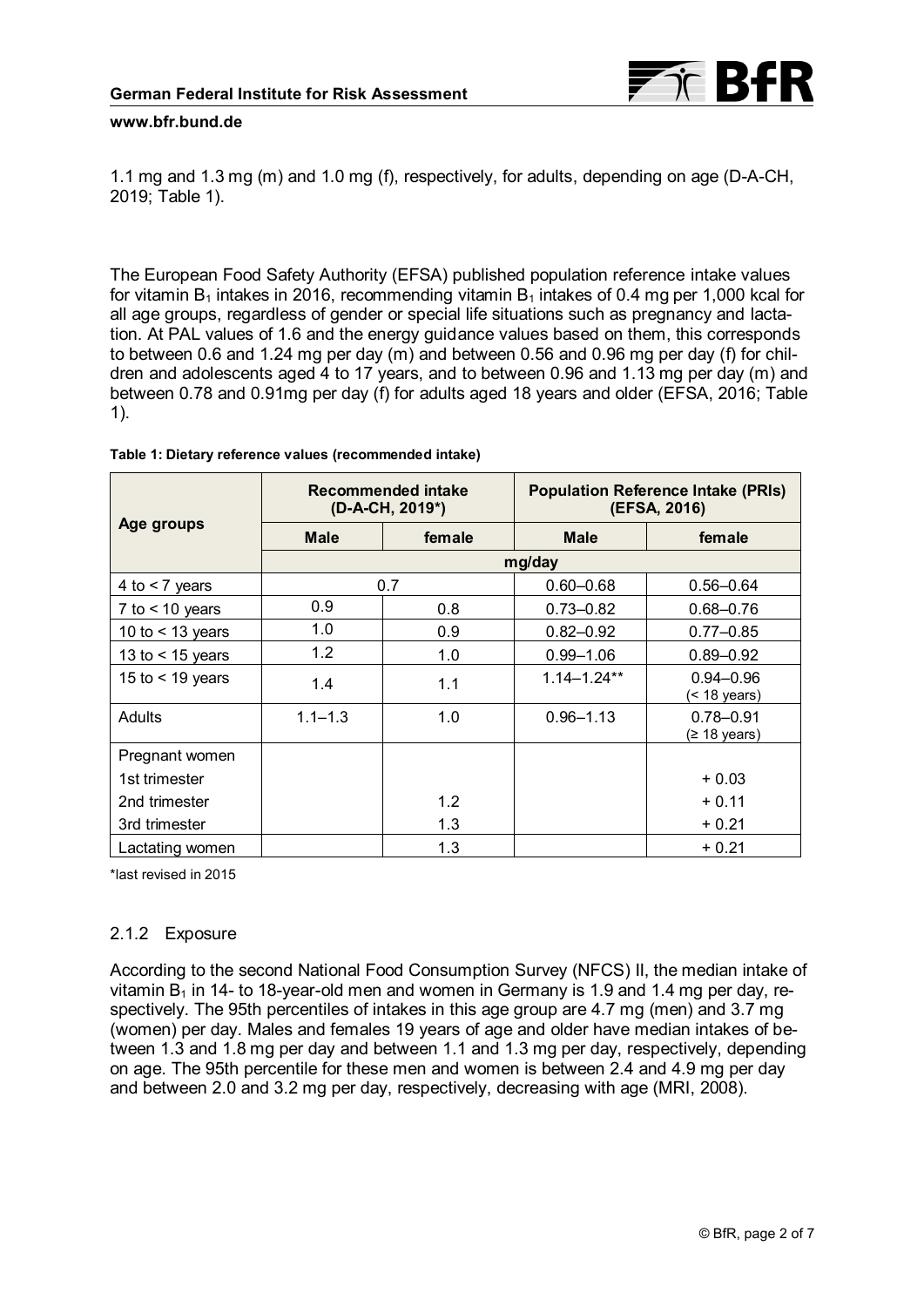

Data for children and adolescents from the EsKiMo study (nutrition module KiGGS<sup>3</sup>) show that the median intake of vitamin  $B_1$  in 6- to 11-year-old boys was between 1.1 and 1.3 mg per day and between 0.9 and 1.2 mg per day in girls of the same age; in the 95th percentile, vitamin  $B_1$  intakes of these age groups were between 2.2 and 2.6 mg per day (boys) and between 1.6 and 2.3 mg per day (girls). For 12- to 17-year-old boys and girls, median intakes ranged from 1.7 to 2.2 mg per day and 1.4 and 1.5 mg per day, respectively; the 95th percentiles of vitamin  $B_1$  intake in these age groups ranged from 4.0 to 5.1 mg per day in boys and from 4.1 to 4.6 mg per day in girls (Mensink et al., 2007).

### *2.1.3 Maximum levels for vitamin B1 in food supplements and conventional foods*

No UL was derived for vitamin  $B_1$ , and no adverse health effects were observed even when high amounts were consumed. In view of the very low toxicity of vitamin  $B_1$ , the BfR is of the opinion that it is presently not necessary to set a maximum level for this vitamin, both for food supplements and for fortification of conventional foods.

## **2.2 Vitamin B<sup>2</sup>**

### 2.2.1 Tolerable Upper Intake Level (UL) and Dietary Reference Value

In view of the few human studies in which high doses of vitamin  $B_2$  were administered, the data available for a reliable risk assessment on this vitamin are insufficient. The SCF has therefore not been able to derive a UL for vitamin  $B_2$  (SCF, 2000). This also took into account a human study (of low quality) with intakes of 400 mg vitamin  $B<sub>2</sub>$  per day for three months, in which mild symptoms such as diarrhoea were reported by individual subjects, but these could not be clearly defined as vitamin  $B_2$ -dependent adverse effects (SCF, 2000).

Intake recommendations for vitamin  $B_2$  have been derived by the D-A-CH societies and are 0.8 mg per day for 4- to under-7-year-old boys and girls and between 1.0 and 1.6 mg per day (m) and between 0.9 and 1.2 mg per day (w) for the other age groups of children and adolescents up to under 19 years. For adult men and women, 1.3-1.4 mg per day and 1.0-1.1 mg per day, respectively, are recommended, depending on age (D-A-CH, 2019; Table 2). The intake reference values derived by EFSA for vitaminB<sub>2</sub> range from 0.7 to 1.6 mg per day for children and adolescents aged 4 to under 18 years and 1.6 mg per day for adult men and women, regardless of age (EFSA NDA Panel, 2017; Table 2).

| Age groups         |             | <b>Recommended intake</b><br>(D-A-CH, 2019*) | <b>Population Reference</b><br>Intake (PRI) |  |  |
|--------------------|-------------|----------------------------------------------|---------------------------------------------|--|--|
|                    | <b>Male</b> | female                                       | (EFSA, 2017)                                |  |  |
|                    | mg/day      |                                              |                                             |  |  |
| 4 to $<$ 7 years   | 0.8         |                                              | 0.7                                         |  |  |
| 7 to $<$ 10 years  | 1.0         | 0.9                                          | $1.0$ (< 11 years)                          |  |  |
| 10 to $<$ 13 years | 1.1         | 1.0                                          |                                             |  |  |
| 13 to $<$ 15 years | 1.4         | 1.1                                          | 1.4 (≥ 11 years)                            |  |  |
| 15 to $<$ 19 years | 1.6         | 12                                           | 1.6 $(< 18$ years)                          |  |  |
| Adults             | $1.3 - 1.4$ | $1.0 - 1.1$                                  | 1.6 (≥ 18 years)                            |  |  |

#### **Table 2: Dietary reference values**

 $\overline{a}$ 

<sup>3</sup> German Health Interview and Examination Survey for Children and Adolescents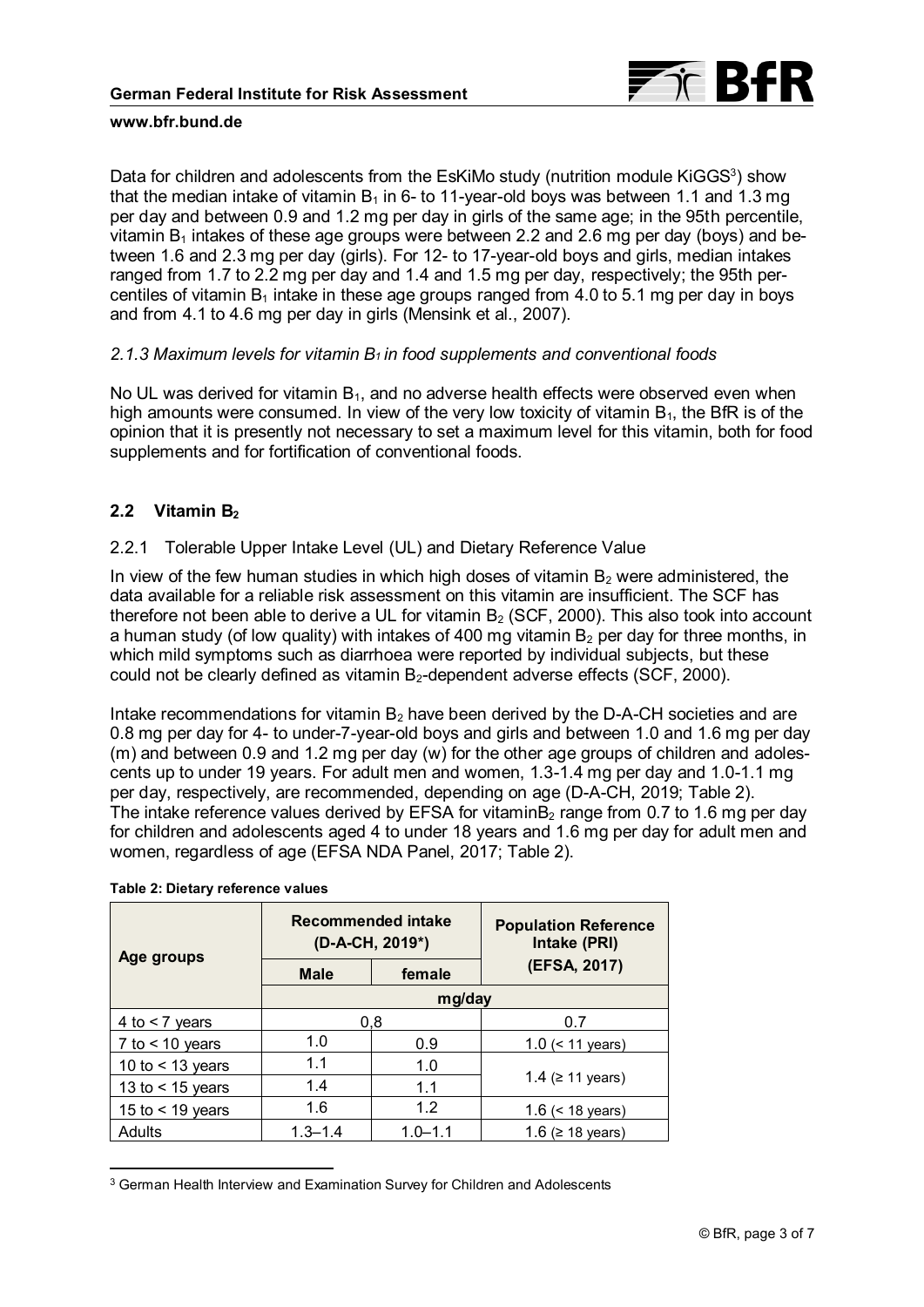### **German Federal Institute for Risk Assessment**



### **www.bfr.bund.de**

| Pregnant women  |     |     |
|-----------------|-----|-----|
| 2nd trimester   | 1.3 | 1.9 |
| 3rd trimester   |     |     |
| Lactating women |     | 2 O |

\* last revised in 2015

# 2.2.2 Exposure

According to the NFCS II, the median intake of vitamin  $B_2$  in males and females aged 14 to 18 years is 2.2 mg per day and 1.7 mg per day, respectively, and the 95th intake percentiles for this age group are 5.4 mg per day and 4.5 mg per day, respectively. Adults aged 19 years and older have median intakes of between 1.6 and 2.1 mg per day (m) and between 1.4 and 1.6 mg per day (f), depending on age; the 95th percentiles are between 3.0 and 6.0 mg per day and between 2.7 and 4.1 mg per day, respectively, decreasing with increasing age (MRI, 2008).

Data for children and adolescents from the EsKiMo study show that median intakes of vitamin  $B_2$  in 6- to 11-year-old boys ranged from 1.4 to 1.5 mg per day and from 1.2 to 1.5 mg per day in girls of the same age group; the 95th percentiles of vitamin  $B_2$  intake ranged from 2.6 to 3.3 mg per day for boys and from 2.1 to 2.7 mg per day for girls of these age groups. For 12- to 17-year-old boys and girls, median intakes for vitamin  $B_2$  ranged from 1.9 to 2.4 and from 1.7 to 1.8 mg per day, respectively, and the 95th percentiles of vitamin  $B_2$  intake ranged from 5.3 to 6.3 mg per day for boys and from 4.6 to 5.5 mg per day for girls of the same age (Mensink et al., 2007).

Riboflavin and riboflavin-5'-phosphate are approved food colorants which may be used *quantum satis* (as much as required) in a variety of foods (ZZulV, 1998). The resulting intake levels are not known.

2.2.3 Maximum levels for vitamin  $B_2$  in food supplements and conventional foods

No UL has been established for vitamin  $B_2$ , and no adverse health effects have been observed when consuming amounts well above the intake reference values. Data from clinical studies indicate that the observed vitamin  $B_2$  intakes from all sources do not pose a risk to human health. Although, on the basis of the limited data available, it cannot be concluded that vitamin  $B_2$  has no potential for adverse health effects at high intakes, the BfR considers that, on the basis of the data currently available, it is not necessary to set a maximum level for food supplements and for fortification of conventional foods.

# **2.3 Pantothenic acid**

## 2.3.1 Tolerable Upper Intake Level (UL) and Dietary Reference Value

No systematic dose-response studies have been conducted with pantothenic acid or calcium pantothenate or panthenol. Therefore, neither the SCF (2002) nor the US Institute of Medicine (IOM, 2000) were able to define toxicological parameters such as LOAEL or NOAEL and to derive a UL for pantothenic acid. Overall, a low toxicity of pantothenic acid is assumed on the basis of the available scientific data (IOM, 2000; SCF, 2002).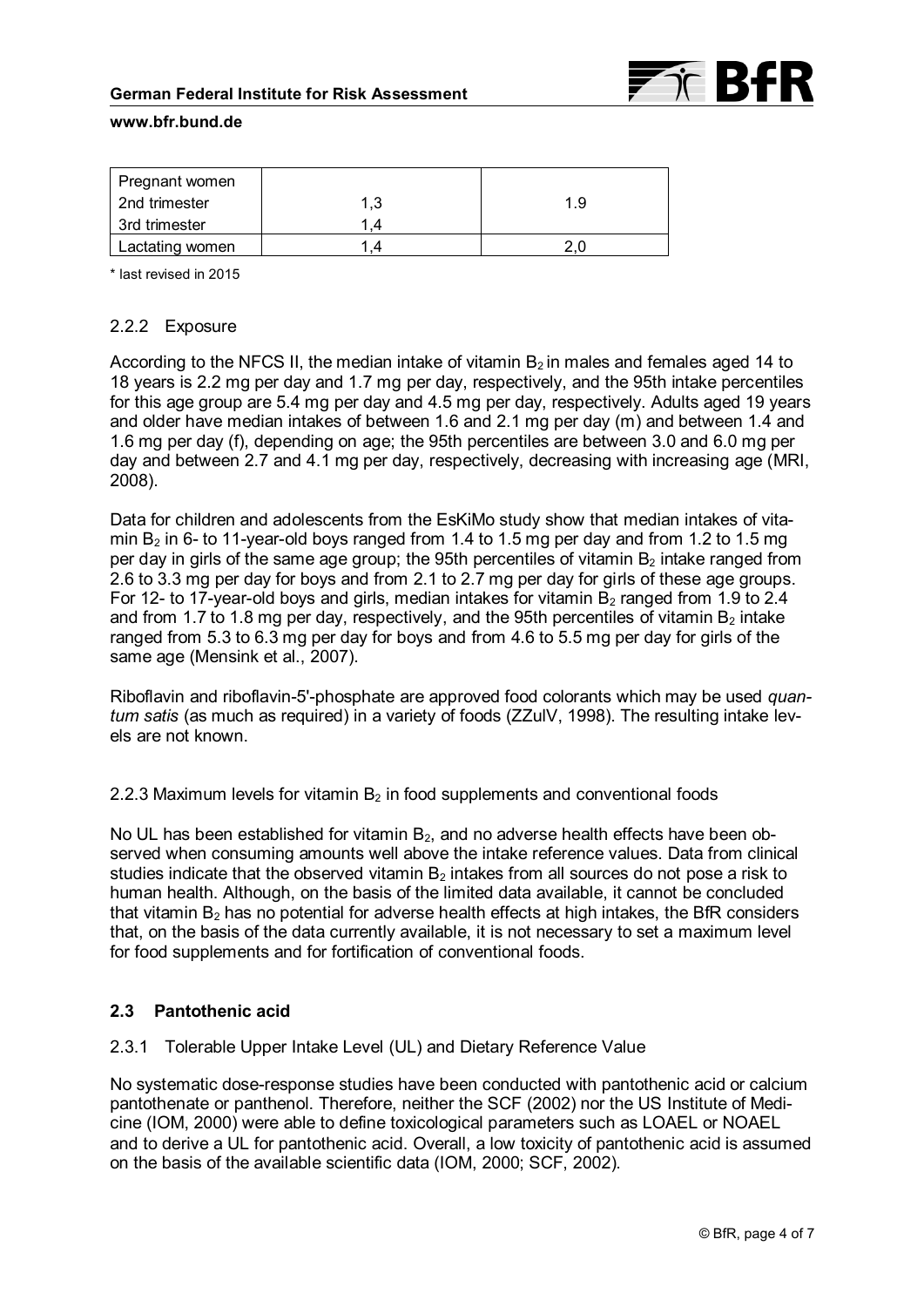

For pantothenic acid, estimated values for an adequate intake were derived by the D-A-CH Societies, ranging from 4 to 6 mg per day for children and adolescents depending on age and 6 mg per day for adults aged 19 years and older (D-A-CH, 2019; Table 3). EFSA derived *Adequate Intake* (AI) values for pantothenic acid of 4 and 5 mg per day for children and adolescents aged 4 to 17 years and 5 mg per day for adults (EFSA, 2014; Table 3).

#### **Table 3: Dietary reference values**

|                    | <b>Estimated values</b><br>for an adequate intake | Adequate Intake (AI) |  |  |
|--------------------|---------------------------------------------------|----------------------|--|--|
| Age groups         | (D-A-CH, 2019*)                                   | (EFSA, 2014)         |  |  |
|                    | mg/day                                            |                      |  |  |
| 4 to $<$ 7 years   | 4                                                 | 4                    |  |  |
| 7 to $<$ 10 years  | 5                                                 | 4 $(< 11$ years)     |  |  |
| 10 to $<$ 13 years | 5                                                 | 5                    |  |  |
| 13 to $<$ 15 years | 6                                                 | 5                    |  |  |
| 15 to $<$ 19 years | 6                                                 | $5$ (< 18 years)     |  |  |
| Adults             | 6                                                 | 5                    |  |  |
| Pregnant women     | 6                                                 | 5                    |  |  |
| Lactating women    |                                                   |                      |  |  |

\*last revised in 2015

### 2.3.2 Exposure

Data on the intake of pantothenic acid were determined in the NFCS II on the basis of two 24-hour recalls by applying the *Multiple Source Method* (MSM). According to this, the median intakes of 15- to 18-year-old males and females were 4.0 and 3.1 mg per day, respectively, and those of adult males and females ranged from 4.2 to 4.5 mg per day and from 3.3 to 3.7 mg per day, respectively, depending on age (DGE, 2012).

For pantothenic acid intake by children and adolescents, data from the EsKiMo study indicated that 6- to 11-year-old boys and girls had median intakes of 4.3 and 4.0 mg per day, respectively, and the 95th percentile of intakes were 8.7 and 7.8 mg per day, respectively, in these age groups. For 12- to 17-year-old boys and girls, the median intakes were 7.2 and 5.5 mg per day, respectively, and the 95th percentiles of intake were at 17.4 and 16.9 mg per day, respectively (Mensink et al., 2007).

2.3.3 Maximum levels for pantothenic acid in food supplements and conventional foods

No UL was set for pantothenic acid and no adverse health effects were observed when consuming amounts far above the observed intakes from all sources. Although it cannot be concluded that pantothenic acid has no potential for adverse health effects at high intakes, from the BfR's point of view it is presently not necessary to establish maximum levels for food supplements and for the fortification of conventional foods.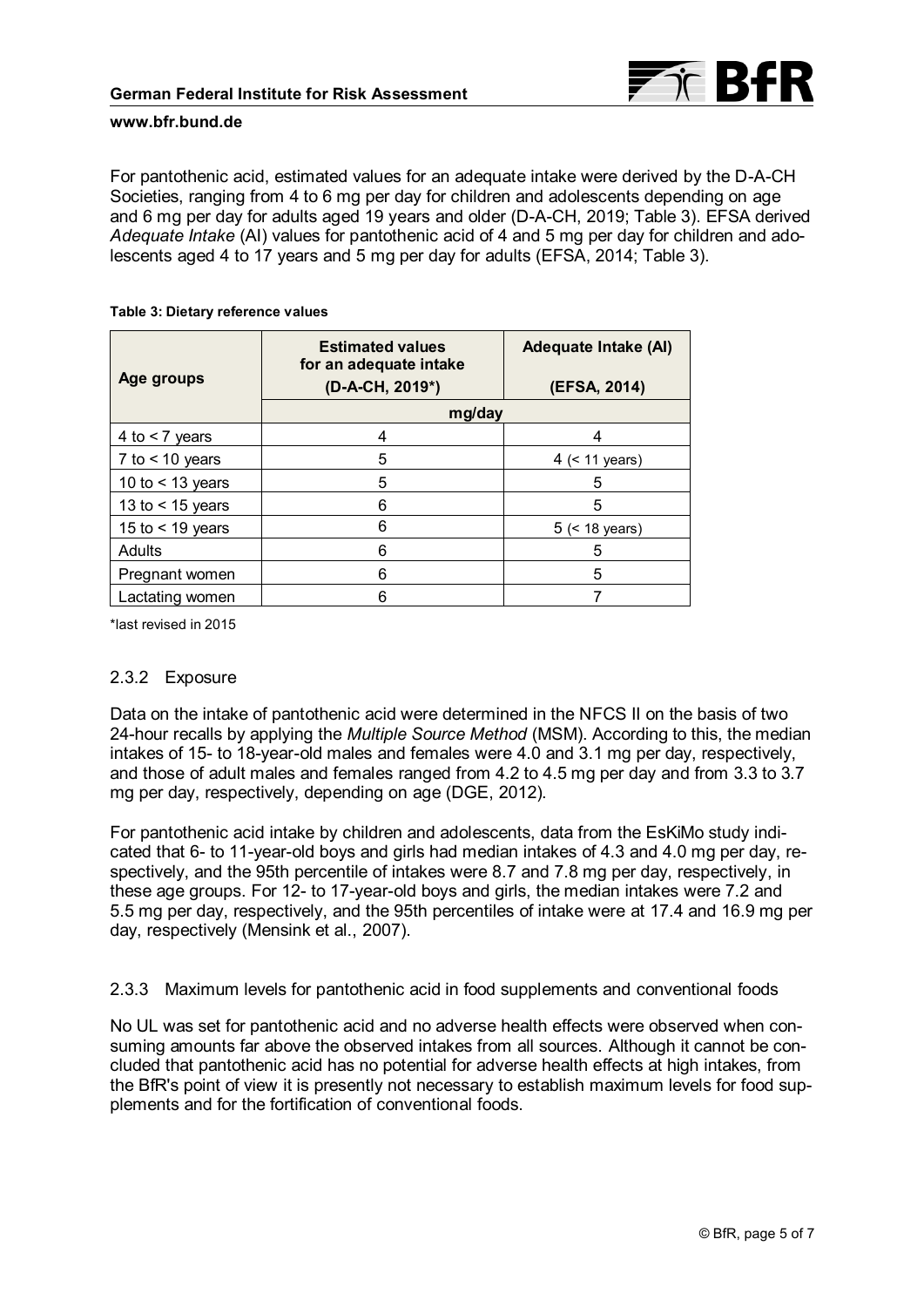

### **Further information on the BfR website on vitamins**

A-Z Index on vitamins: [https://www.bfr.bund.de/en/a-z\\_index/vitamins-130216.html](https://www.bfr.bund.de/en/a-z_index/vitamins-130216.html)

Topic page on the assessment of vitamins and minerals in foods: [https://www.bfr.bund.de/en/vitamins\\_and\\_minerals-54417.html](https://www.bfr.bund.de/en/vitamins_and_minerals-54417.html)



"Opinions-App" of the BfR

# **3 References**

D-A-CH (2019). German Nutrition Society, Austrian Nutrition Society, Swiss Nutrition Society) (eds.). Dietary Reference Values. Bonn, 2nd version of the 5th updated edition 2019.

DGE (Deutsche Gesellschaft für Ernährung e. V.) (ed.). 12th nutrition report. Bonn, 2012.

EFSA NDA Panel (EFSA Panel on Dietetic Products, Nutrition and Allergies) (2016). Scientific opinion on dietary reference values for thiamine. EFSA Journal 14: 4653.

EFSA NDA Panel (EFSA Panel on Dietetic Products, Nutrition and Allergies) (2017). Scientific Opinion on Dietary Reference Values for riboflavin. EFSA Journal 15: 4919.

EFSA NDA Panel (EFSA Panel on Dietetic Products, Nutrition and Allergies) (2014). Scientific Opinion on Dietary Reference Values for pantothenic acid. EFSA Journal 12: 3581.

IOM (Institute of Medicine). Dietary Reference Intakes Thiamine, Riboflavin, Niacin, Vitamin  $B_6$ , Folate, Vitamin  $B_1$ , Pantothenic Acid, Biotin, and Choline. National Academy Press, Washington, DC, 2000.

Mensink G, Heseker H, Richter A, Stahl A, Vohmann C (2007). Nutrition study as a KiGGS module (EsKiMo). Research report. Robert Koch Institute. [https://edoc.rki.de/bitstream/han](https://edoc.rki.de/bitstream/handle/176904/552/29R1BsXR8XBc.pdf?sequence=1&isAllowed=y)[dle/176904/552/29R1BsXR8XBc.pdf?sequence=1&isAllowed=y;](https://edoc.rki.de/bitstream/handle/176904/552/29R1BsXR8XBc.pdf?sequence=1&isAllowed=y) last accessed 04 March 2021.

MRI (2008). Max Rubner Institute. National Nutrition Survey II, Results Report, Part 2. Max Rubner-Institut, Federal Research Institute of Nutrition and Food.

SCF (2002). Opinion of the Scientific Committee on Food on the Tolerable Upper Intake Level of Vitamin B<sub>2</sub> (expressed on 22 November 2000). SCF/CS/NUT/UPPLEV/33 final 7 December 2000. [https://ec.europa.eu/food/sites/food/files/safety/docs/sci](https://ec.europa.eu/food/sites/food/files/safety/docs/sci-com_scf_out80i_en.pdf)[com\\_scf\\_out80i\\_en.pdf;](https://ec.europa.eu/food/sites/food/files/safety/docs/sci-com_scf_out80i_en.pdf) last accessed 04 March 2021.

SCF (2001). Opinion of the Scientific Committee on Food on the Tolerable Upper Intake Level of Vitamin B<sub>1</sub> (expressed on 11 July 2001). SCF/CS/NUT/UPPLEV/46 Final 16 July 2001. [https://ec.europa.eu/food/sites/food/files/safety/docs/sci](https://ec.europa.eu/food/sites/food/files/safety/docs/sci-com_scf_out93_en.pdf)[com\\_scf\\_out93\\_en.pdf;](https://ec.europa.eu/food/sites/food/files/safety/docs/sci-com_scf_out93_en.pdf) last accessed 04 March 2021.